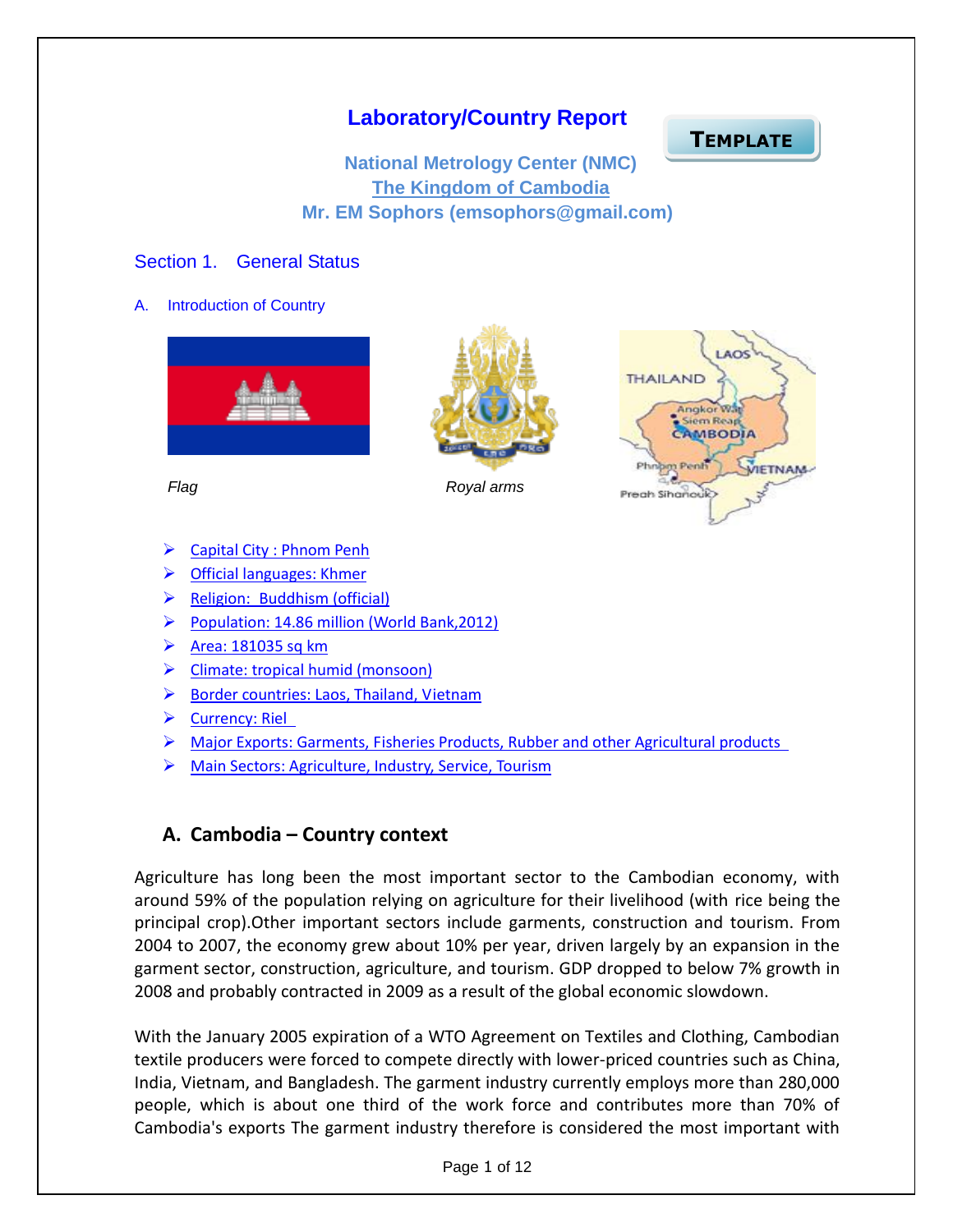development results witnessed by rapid growth which has contributed a considerable share of total export earnings and created a large number of jobs for the Cambodian workforce. Other than this sector, the commodities that are exported at present are timber, rice, fish, rubber, tobacco and footwear.

### **B. INTRODUCTION OF INSTITUTE**

#### *1) BRIEF HISTORY OF NMC*

- NMC was established under Metrology law, approved by Royal Decree No 0809/016 dated August 11, 2009, and was founded on 22nd April 2011 by sub-decree as governmental organization for managing all activities and services related to metrology such as scientific metrology, Industrial metrology and Legal metrology. NMC operates under supervision of the Ministry of Industry & Handicraft, having the level of a General Department and has its own specific stamp. Its main objective is to determine the mechanism and rules of the management of metrology within the Kingdom of Cambodia.
- All metrological works of NMC are stipulated by the Metrology law of Cambodia and shall cover the implementation of manufacturing, importation, installation, use, repairs, maintenance and the exposure for sale of metrology instruments, product goods, pre-packaged goods within the Kingdom of Cambodia.
- NMC is Cambodia's only peak measurement facility and is tasked with developing measurement standards and methods for the benefit of growth, employment, equity and efficiency. NMC fills a role that is important in promoting social justice and the rule of law, as well as supporting industry, SMEs, trade, society and science.
- NMC is a member of International Organization of Legal Metrology (OIML) ,(APLMF), (APMP), Asian Consultative Committee on Standards and Quality (ACCSQ), and ASEAN Expert Group on Metrology (ASEAN EGM)
- Recently NMC has 75 staff who work in different areas of metrology such as scientific, industrial, and legal metrology, and some work as administrators .NMC has five Laboratories which are in progress such as Mass, Thermometry, Volume ,Temperature and Humanity and Length

#### *2) MISSION AND FUNCTION OF NMC*

#### **1. Vision**

 $\checkmark$  To improve metrology to be a core component in the development of industry, services, science, and technology and to form the basis of economic growth.

#### **2. Mission**

 $\checkmark$  To promote Cambodian innovation and industrial competitiveness by advancing measurement science, standards and technology in ways that enhance economic security and improve our quality of life.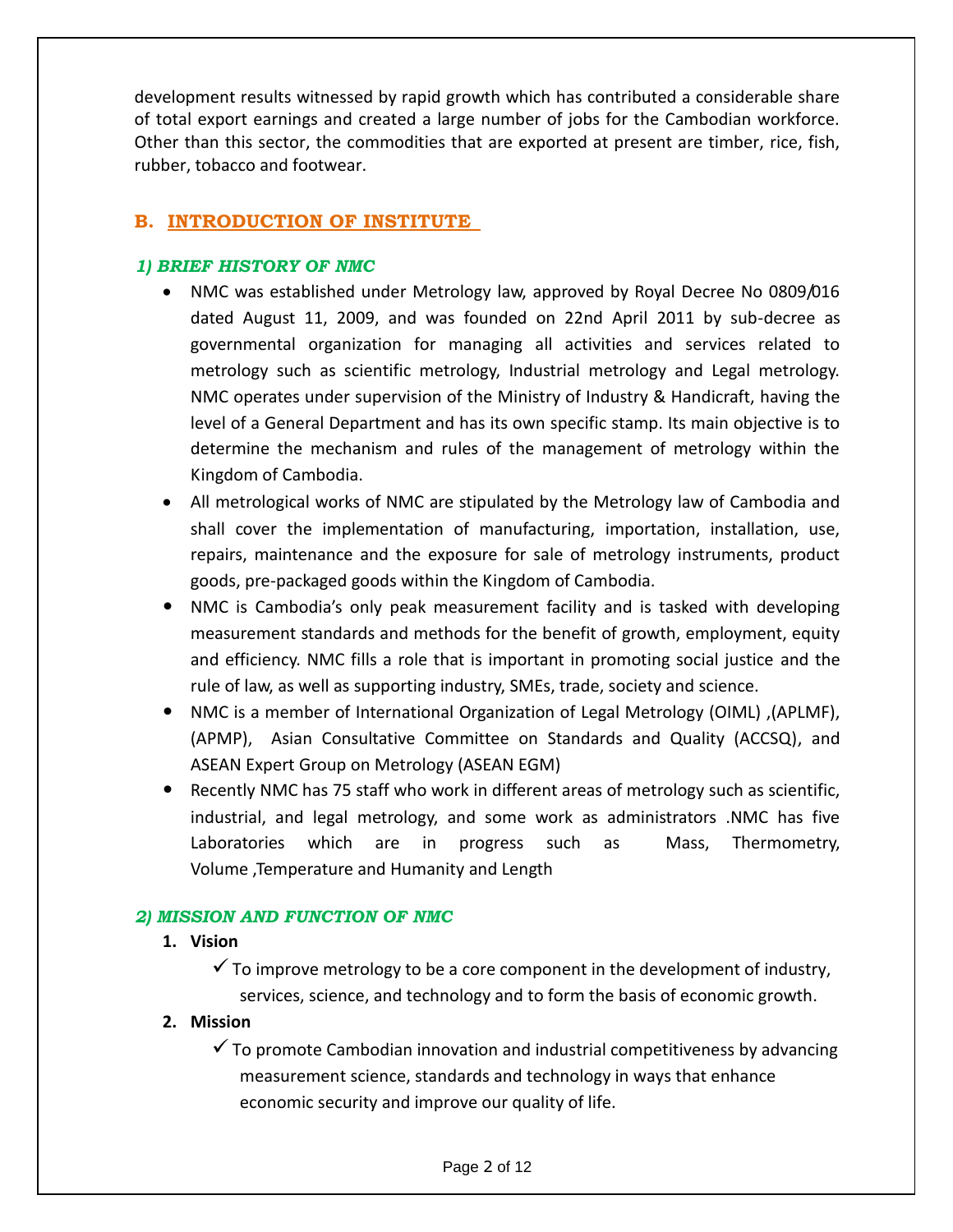- $\checkmark$  To enhance the accurate measurements in industry in accordance with an internationally recognized measurement infrastructure.
- $\checkmark$  To actively participate in metrology community in region and international through international meeting, seminar, workshop, and technical trainings.

#### **3. FUNCTIONS AND DUTIES**

- To organize and implement the strategic policies and development plans of metrology; to implement metrology registration; to conduct study research and develop scientific technology of metrology; to manage and maintain national standard, secondary standard and working standard.
- To do inspection on conformity assessment and issue the certificate of recognized working standards for applying in other entities.
- To calibrate metrology standards and metrology equipment
- To test, analysis and specify pattern approval of metrology equipment, producing goods, templates and package
- To inspect pre-packaged goods in detail condition of pre-packaged goods that related to metrology.
- To do verification and declare minimum and maximum of capacity weight and measurements of metrology equipment that permit to use or occupy in commerce activities and other sectors in accordance with national system of legal units of metrology.
- To facilitate and manage creation and use of national system of legal units of metrology, and other system of legal units of metrology in Cambodia.
- To issue License for manufacturing and repairing metrological instruments and license of using Cambodian metrology trademark in accordance with metrology law and the existing provision.
- To organize legal document, administrative procedure and technology to strengthen effectiveness of metrology works.
- To build up capacities on human resource, technology development, information technology, and implement the assessment of personnel capacities and other institutions related to metrology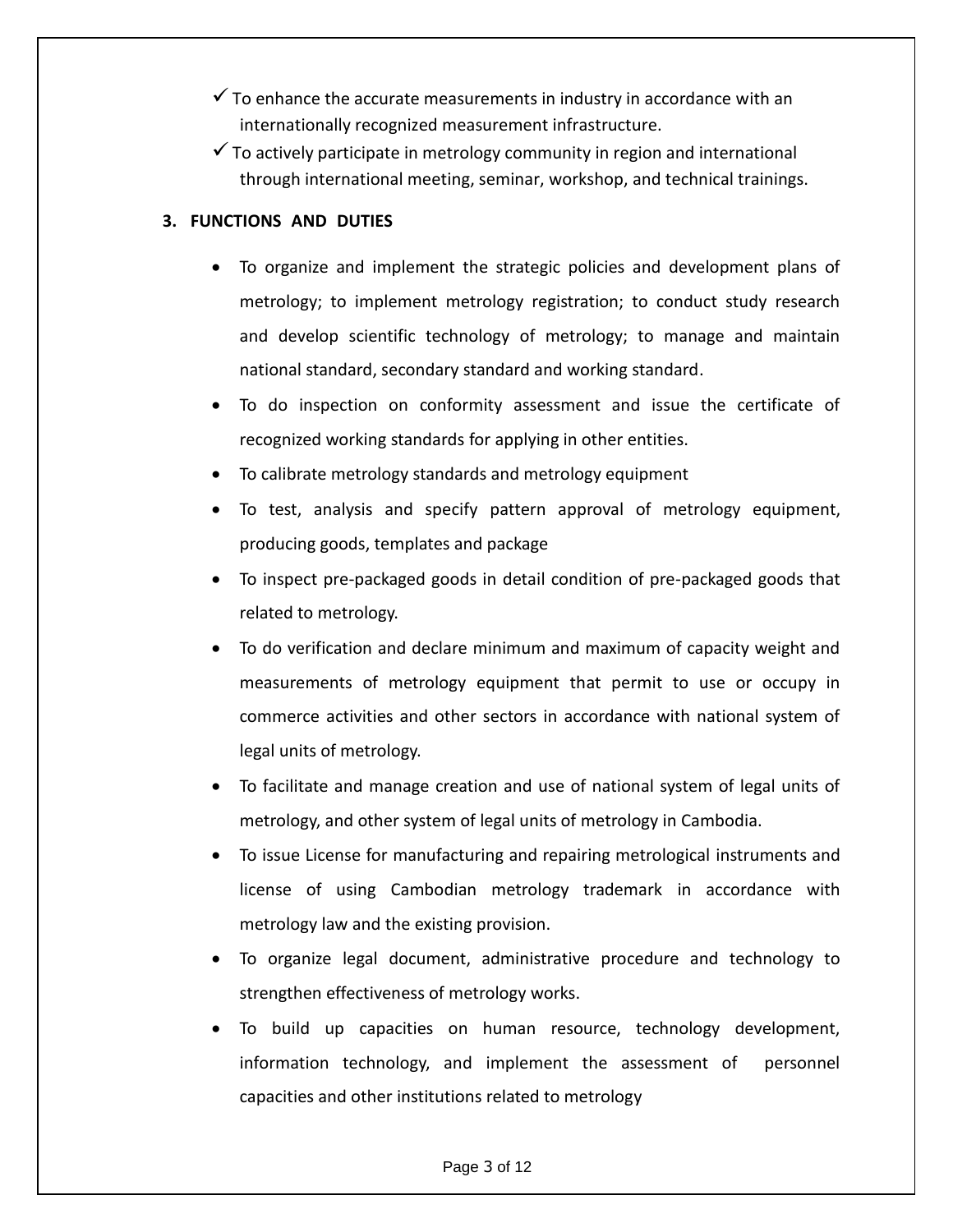- To collaborate with national and international agencies to develop and harmonize metrology infrastructure in Cambodia.
- To seek help from development partner countries in order to develop metrological infrastructure and capabilities
- To corporate with partner ministries/institution to inspect the violation in the process of manufacture, repair, use and business related to metrology equipment.
- To manage and carry out on process of collection service fee, penalty and other fees followed by the law.
- To undertake other tasks delegated by Minister.

#### *3) Laws/Acts concerning the establishment and operation of NMC*

- To assure a good and fair trade
- To create the correct use of metrological instruments
- To assure the best interest of suppliers and users of products, goods, and services
- To assure the improvement of the quality of goods, products, services and management.
- To determine the identification and removal of Technical Barriers to trade and harmonization of trade transactions within the framework of legal metrology.
- To create a credible environment for the use of metrological instruments in trade activities and other businesses in health, security and environment.
- To facilitate the development of science and technique for economic development
- Establishment and Improvement of National Measurement Standards
- Research and development of Standards and Metrology
- Dissemination of National Measurement Standards

## *4) National Standards System (If any)*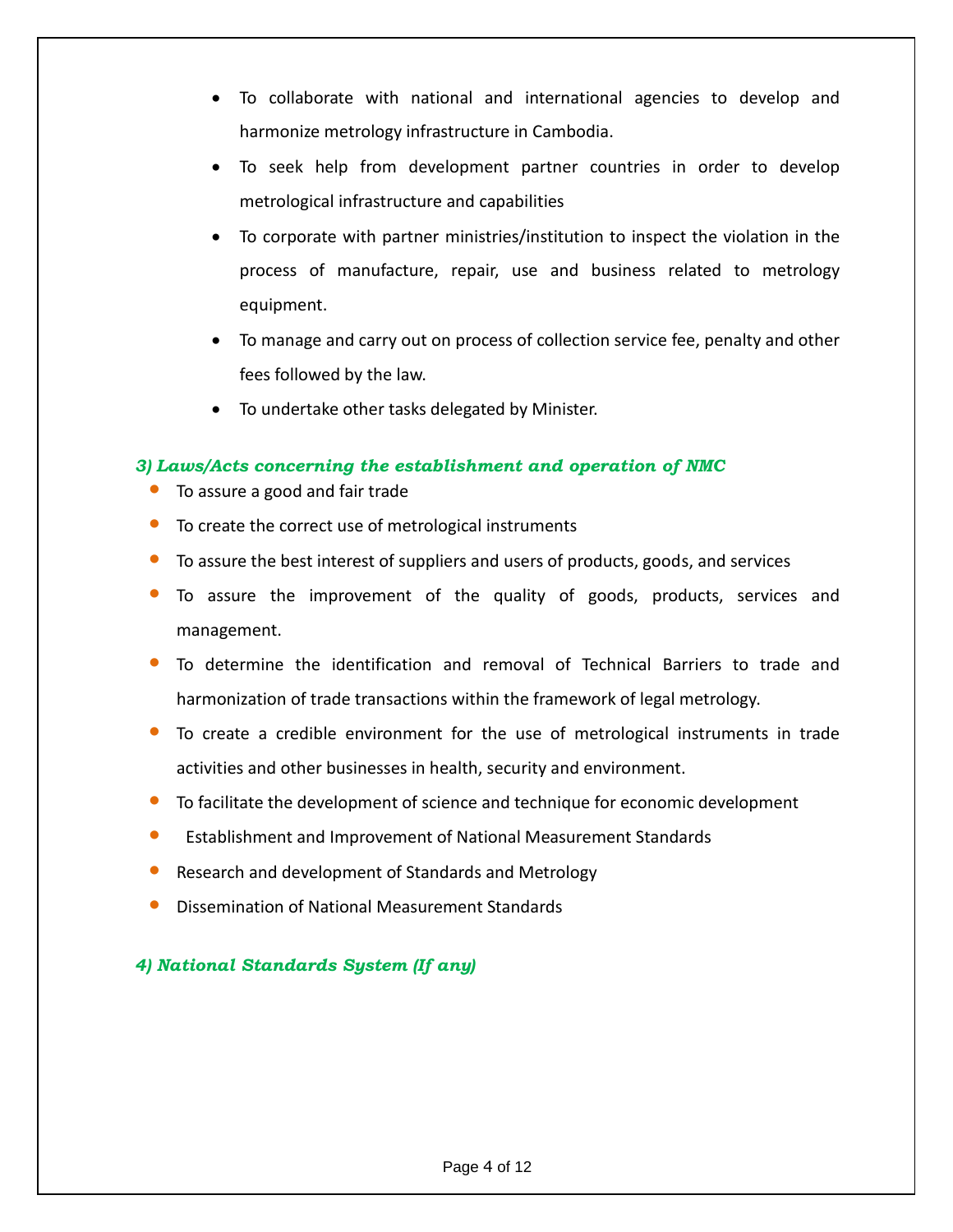

- $\triangleright$  The national standards system of Cambodia comprise of following standards:
	- National Primary Standard (Royal Decree)
	- Secondary Standard (Issued by the Minister)
	- Working Standard (Recognized by president of NMC)

#### *5) Organizational structure*

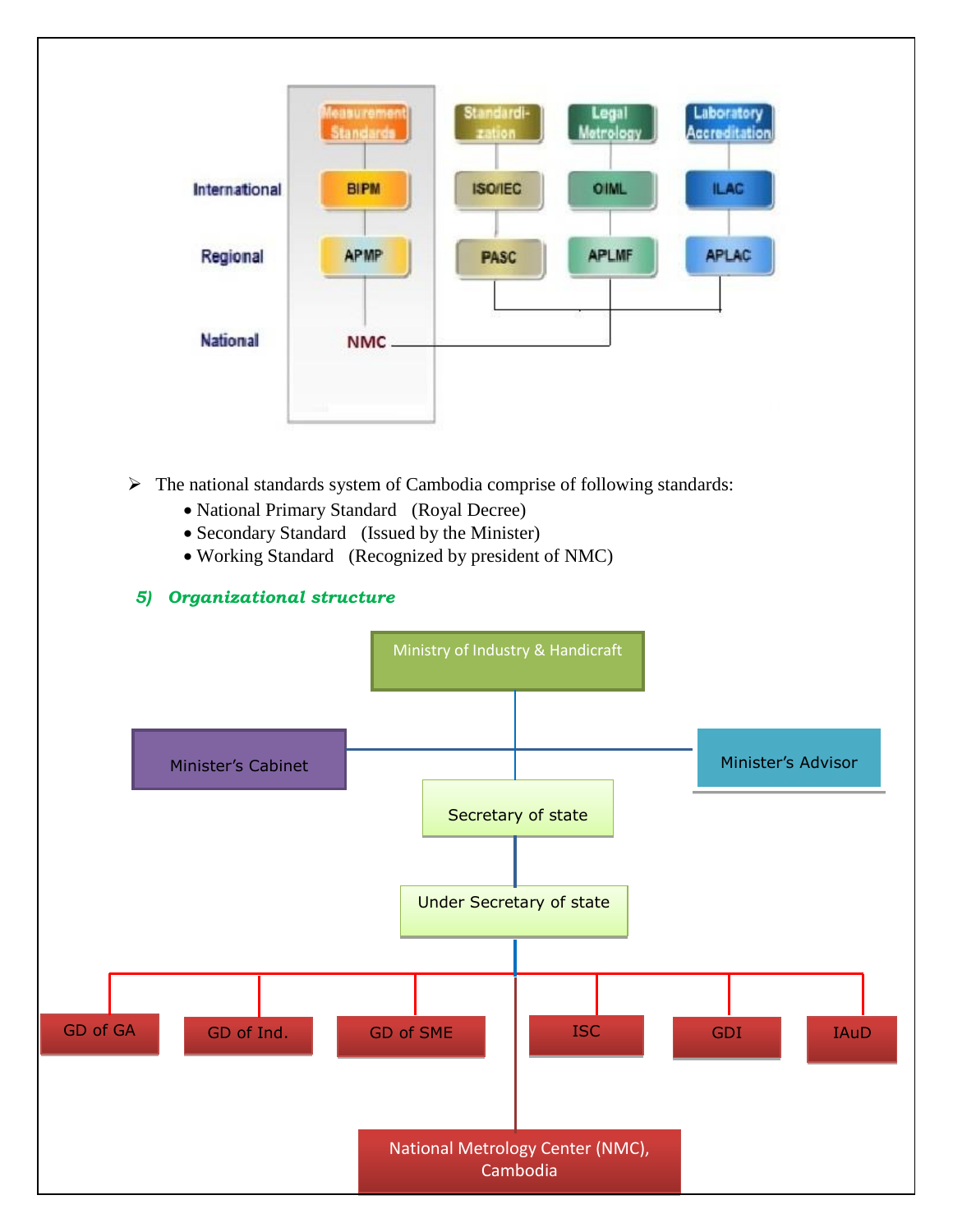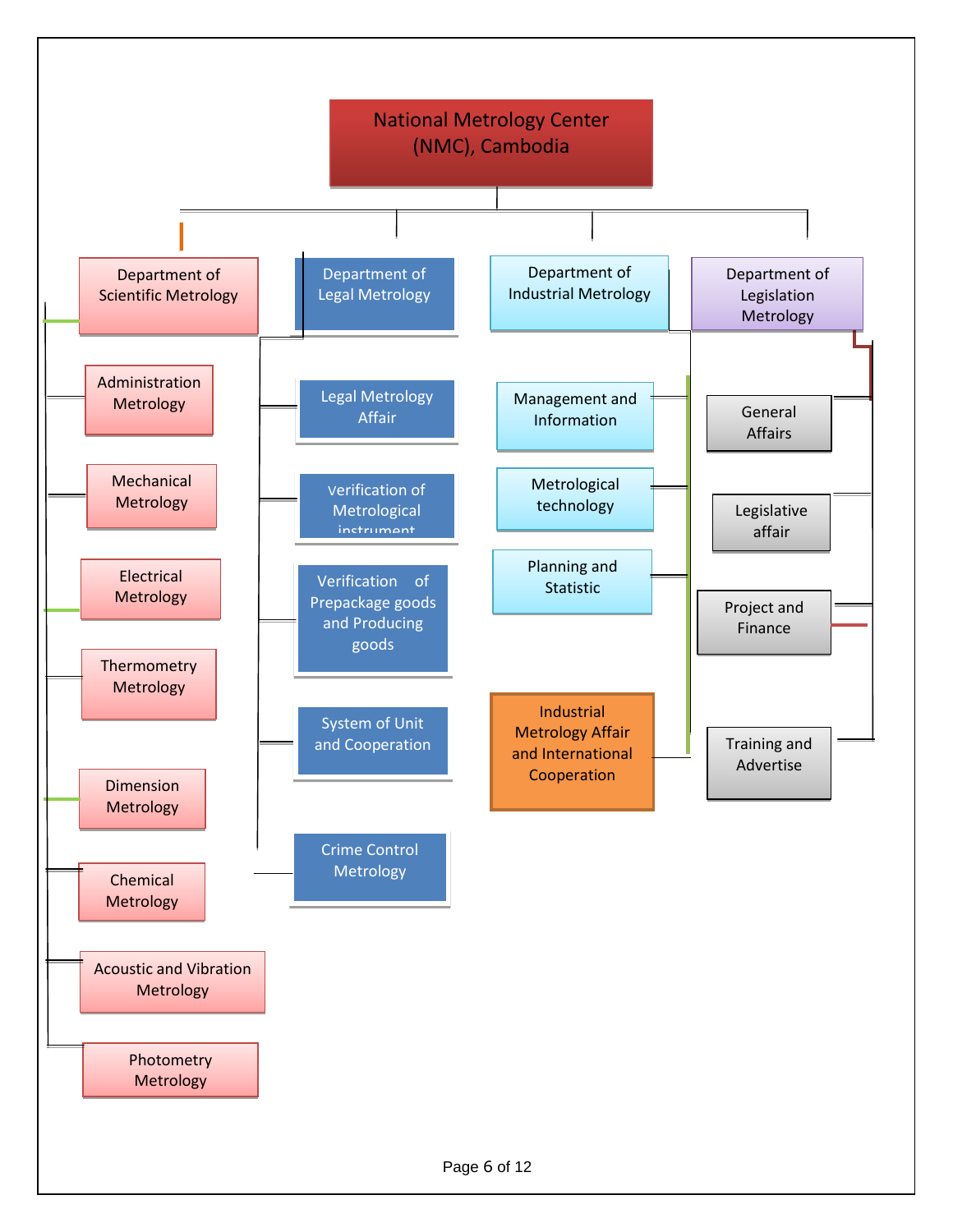#### *The abbreviation*

GD of GA = General Department of General Affairs GD of Ind.= General Department of Industry GD of SME= General Department of Small Medium Size Enterprise ISC = Institute of Standards of Cambodia NMC= National Metrology Center GDI = General Department of Inspection IAuD=Internal Audit Department

#### *6) Personnel & Budget*

National Metrology Center of Cambodia is the Governmental organization under supervision of Ministry of Industry and Handicraft. The NMC 's budget plan relies on budget plan of Ministry.

Total personnel in Ministry of Industry and Handicraft equivalent 493 person including personnel of NMC=77person.

NMC Personnel has 77 person including administrative staffs and technical staff. The staffs are following:

- Top management 1
- Scientific officers 11,
- Legal Metrology officers 34,
- Industrial Metrology officers 15
- Administrative officers 16.

The annual budget that NMC receives from ministry is to improve and develop the metrology including administrative, capacity building, Standards equipment, maintenance working standard and transportation.

#### *7) Human resources available at our institute (in the fields of measurement and standards)*

| Area                             | <b>Doctors</b> | <b>Masters</b> | Bachelor& below | remarks |
|----------------------------------|----------------|----------------|-----------------|---------|
| Mechanic (Mass, Pressure, Force, |                |                | 04              |         |
| Volume)                          |                |                |                 |         |
| Temperature                      |                |                | 03              |         |
| Dimension                        |                |                | 03              |         |
| Electricity                      |                |                | 01              |         |
| Administrative                   |                |                | 02              |         |
|                                  |                |                |                 |         |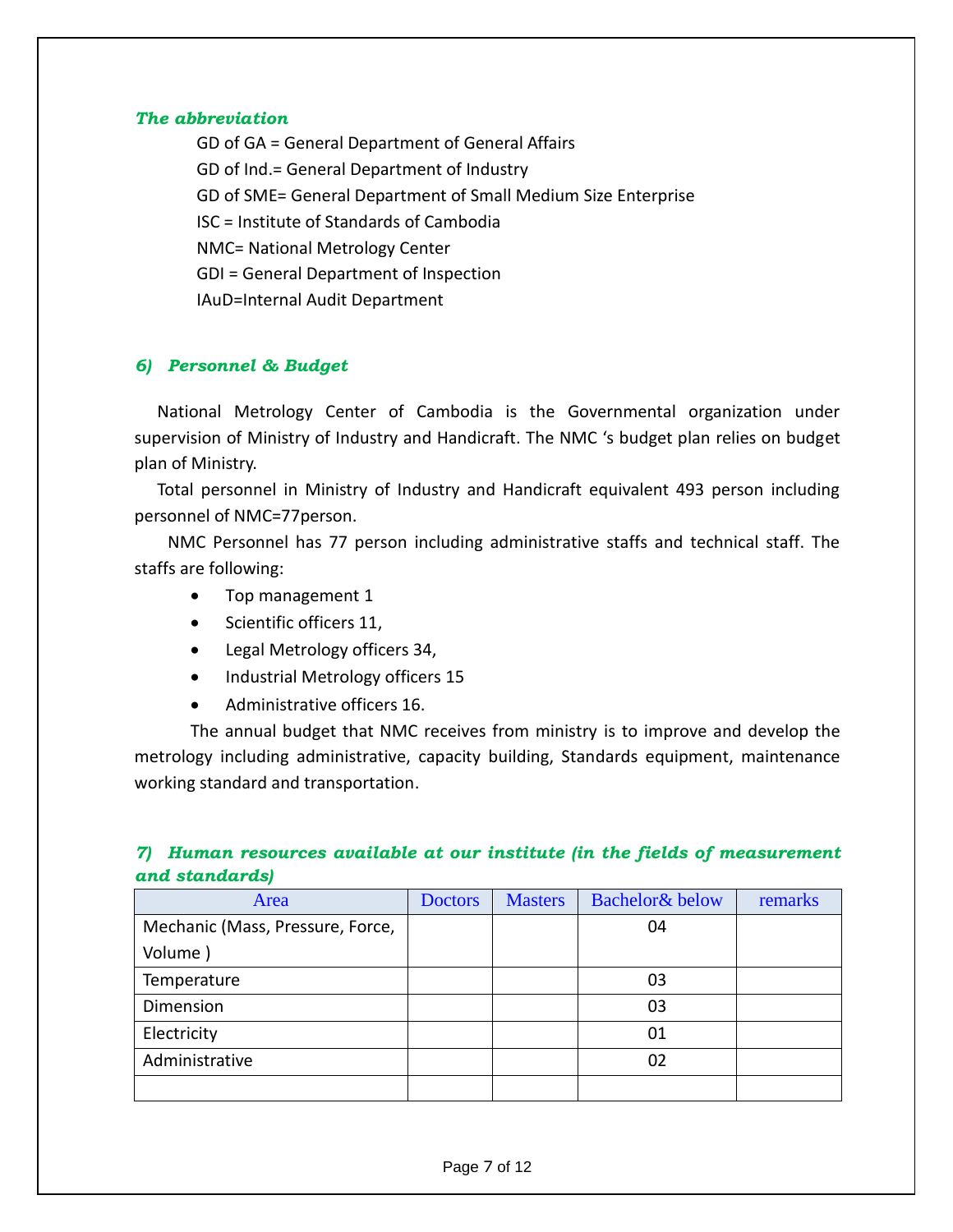## B. Main laboratory equipment (\* in use for services)

| Area        | Name of Equipment  | <b>Specifications</b>         | <b>Traceability</b> | <b>Remarks</b> |
|-------------|--------------------|-------------------------------|---------------------|----------------|
|             | E <sub>0</sub>     | 1kg                           | A star              | 2 pieces       |
|             | E1                 | 1mg-1kg                       | <b>DKD</b>          |                |
| Mass        | E <sub>2</sub>     | 1mg-10kg                      | <b>NIMT</b>         |                |
|             | F1,F2, M1,M2,M3    | 1mg-10kg                      | <b>NMC</b>          |                |
|             | F2, M1, M2, M3     | $(5 - 500)$ kg                | <b>NMC</b>          |                |
|             |                    |                               |                     |                |
|             | Fix point (water)  |                               |                     | 2 Nos          |
|             | <b>SPRT</b>        | model:5681                    | <b>NIMT</b>         | 2 pieces       |
| Thermometry | <b>SPRT</b>        | model:5699                    | Hart scientific     | 2 pieces       |
|             | PRT, Thermocouple  |                               | <b>NMC</b>          |                |
|             | Gauge block        | Grade K                       | Mitutoyo            |                |
| Dimension   | Gauge block        | Grade 1                       | <b>DKD</b>          |                |
|             | Pressure Balance   | <b>CPB5000</b>                | <b>DKD</b>          | 1 set          |
| Pressure    | Pressure Balance   | <b>CPB5000HP</b>              | <b>DKD</b>          | 1 set          |
|             |                    |                               |                     |                |
|             |                    |                               |                     |                |
|             | <b>Burette</b>     | $25$ ml                       | <b>NMC</b>          | 1 pieces       |
|             | Overflow pipettes  | $(10,50,100,200,500,1000$ ml) | <b>NMC</b>          | pieces<br>6    |
| Volumetric  | Graduated cylinder | $(25,50,100,250$ and 500 ml)  | <b>NMC</b>          | 5 pieces       |
|             | Reference          |                               |                     |                |
|             | standards of       | (5 Liter)                     | <b>VMI</b>          | 1 Pieces       |
|             | volume             |                               |                     |                |
|             |                    |                               |                     |                |
| Electricity | N/A                |                               |                     |                |

\* Abbreviation

- PTB: Physikalisch-Technische Bundesanstalt

-DKD: Der Deutscher Kalibrierdienst

- A\*Star Singapore

- NIMT: National Institute Metrology of Thailand

### C. Activities of International Metrology Community

1) Representation to International Communities:

|                              | International/Regional | Representing      |  |
|------------------------------|------------------------|-------------------|--|
| Area                         | <b>Organizations</b>   | <b>Institutes</b> |  |
| <b>Measurement Standards</b> | BIPM, APMP             | <b>NMC</b>        |  |
| <b>Legal Metrology</b>       | OIML, APLMF            | <b>NMC</b>        |  |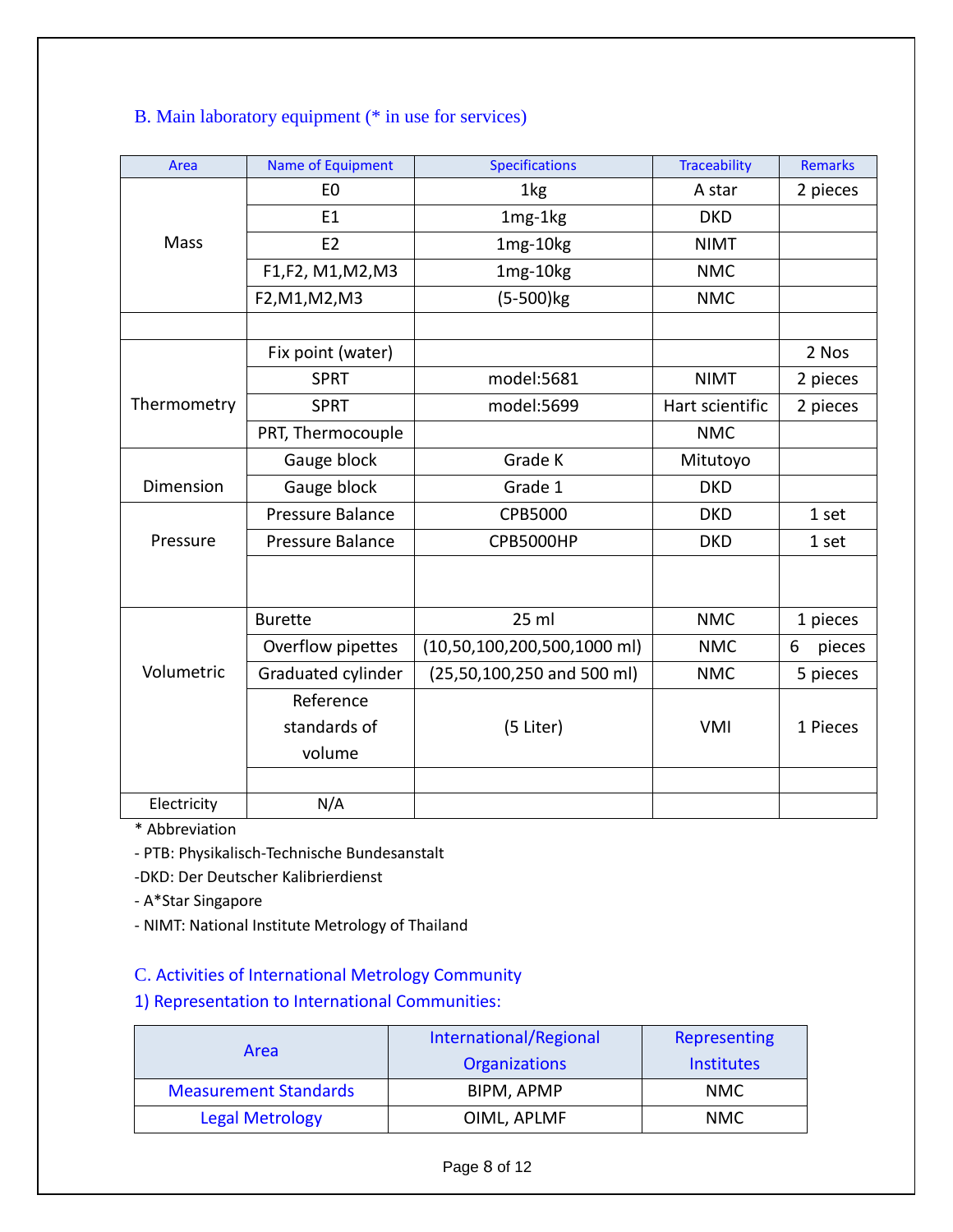| Standardization              | ISO, IEC    | ISC |  |
|------------------------------|-------------|-----|--|
| <b>Conformity Assessment</b> | ILAC, APLAC | DA  |  |
| (Accreditation)              |             |     |  |

- BIPM: International Bureau of Weights and Measures

- APMP: Asia-Pacific Metrology Programme

- APLMF: Asia-Pacific Legal Metrology Forum
- OIML: International Organization of Legal Metrology
- APLAC: Asia Pacific Laboratory Accreditation Cooperation
- ILAC: International Laboratory Accreditation Cooperation
- \* For the CIPM CC membership, please express it with O (yes) or X (no).
- CIPM International Committee for Weights and Measures
- CC: Consultative Committee
- MRA: Mutual Recognition Arrangement
- CMC: Calibration and Measurement Capabilities
- KC: Key Comparison

|  |  | 4) Certification of QMS and Accreditation of Measurement Services (for your laboratory) |  |  |
|--|--|-----------------------------------------------------------------------------------------|--|--|
|  |  |                                                                                         |  |  |

| <b>QMS Certification</b>            | <b>Certified by</b>     | Year of<br><b>Certification/Accreditation</b> |
|-------------------------------------|-------------------------|-----------------------------------------------|
| ISO 9001                            |                         |                                               |
| <b>Accreditation of measurement</b> | <b>Accreditation by</b> | Areas (& Year) of                             |
| services                            |                         | Accreditation                                 |
| ISO/IEC 17025                       |                         |                                               |
|                                     |                         |                                               |

## **Section 2. Analysis of Needs: service for your customer and problems**

#### Section 2.1 Analysis of needs: service for your customer

A.The main customer for measurement services of National Metrology Center are following:

- Oil station, Electricity and water supplier
- Garment factories;
- Construction sector (Steel, cement etc);
- Food Production and Processing (Fish, confectionery, grains, seeds etc.)
- Manufacturers of Various Essential Commodities and consumer goods,

#### B. Kind of measurement services our institute is requested to offer for those industries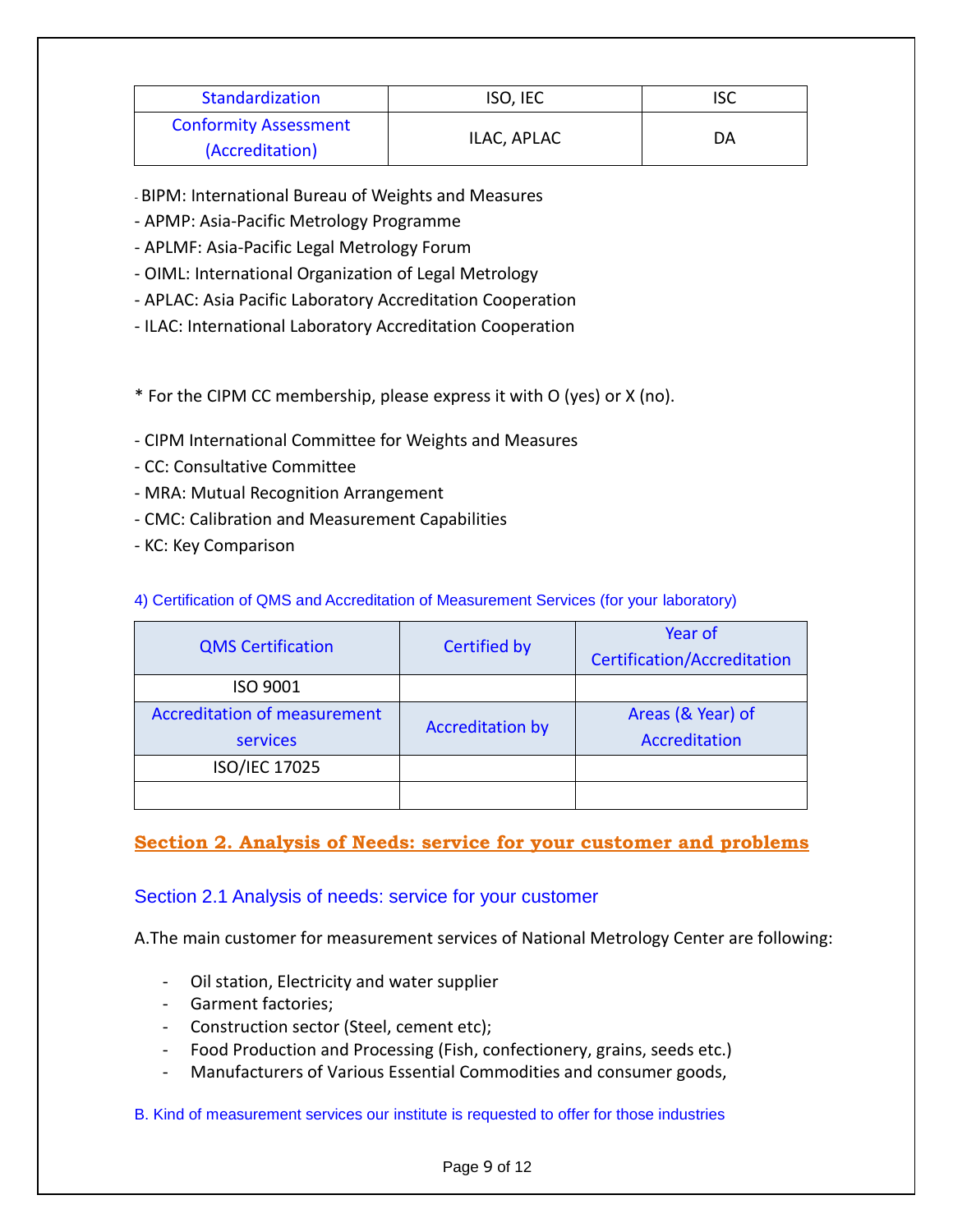- **Testing**
- Type approval
- Calibration of metrological standards and equipment
- Verification of weights, volume, Dimension
- Advice on measurement equipment procurement and use

## **International Cooperation**

Partnerships and collaborative relationships are a central feature of NMC's efforts to achieve greater results for implementing effective work through Country, based on its Core Commitments to be a key player advancing the quality infrastructure of Cambodia and to lead metrology in Cambodia to be internationally recognized. The factors which will enable such successful achievements in metrology are attributed especially to securing high-quality human resources, continuous updating of measuring equipment and establishing quality management system based on international standards, among many others. But this work seems to be complicated because we need both financial support and technical assistance, for instance, to increase competency of staff, support quality initiatives for SMEs or transfer international good practices. Therefore, National Metrology Center (NMC), Cambodia signed MoU with National Institute of Metrology China and Quangxi Bureau of Quality, and Technical Supervision to extend bilateral cooperation on metrology. Also, Ministry of Industry and Handicraft signed MoU with General Administration of Quality, Supervision, Inspection and Quarantine of the People's Republic of China on metrology. More importantly Project proposal of MIH to request PTB to make project in Cambodia on strengthening National Quality Infrastructure has been accepted and passed.

## **Strategy areas**

- To do survey on the market demands, and determine the identification of metrological equipment which prioritized for developing industry.
- To Support and improve the capacity and competency in metrology assurance with regard to quantity, quality, safety, service, environment and management.
- To take practical actions to strengthen the implementation of metrology as a tool for promoting competiveness;
- To strengthen the capacity of the National Metrology Centre in doing research and in preparing procedures for inspection, verification, calibration, and testing.
- To continue strengthening institutional framework and the capacity in managing metrology, which are the foundations of industrial activities. Additional efforts are dedicated to develop the appropriate regulatory framework and to get international recognition of key national institutions such as the National Metrology Center of Cambodia.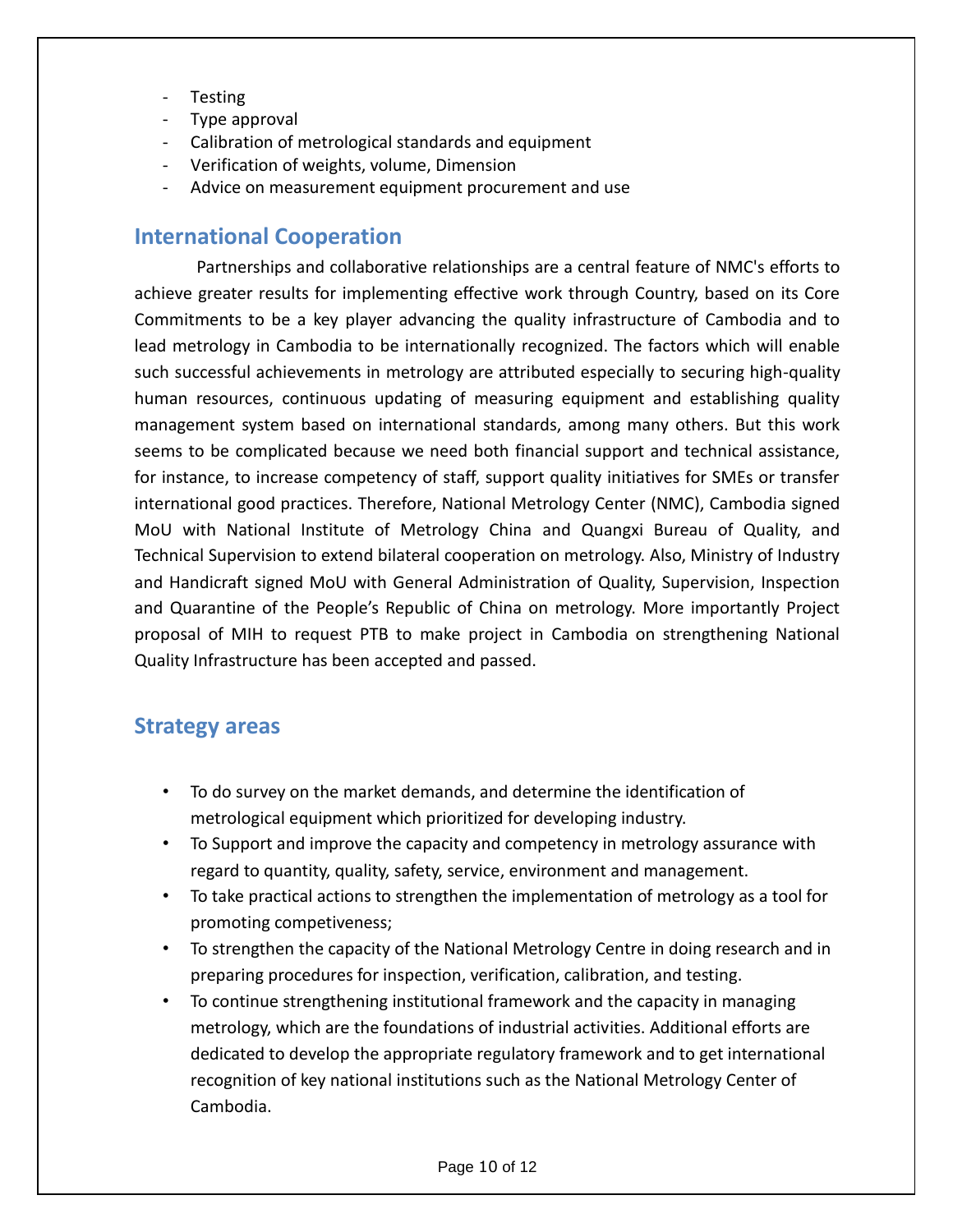- To raise awareness of the importance of metrology in order to broaden and attract the interest of entrepreneurs
- To organize public forums and dialogues with private sectors on the public services of metrology;
- To enable the National Metrology to be internationally recognized standards (International Standard Organization(ISO)/International Electro-technical Commission (IEC 17025, ISO/IEC 17020);
- To extend international cooperation with developed NMIs in the region and global

## *Strategy Map*

- 1. **Customer perspective**
- Improve the awareness of customers
- Institutional support
- Satisfaction responds to our services
- 2. Internal process perspective
- Develop national metrological policy
- Increase traceability system of measurement standards
- Modify metrology law in accordance with international good practice
- Regulatory measure for market demands/ needs and determine the identification of metrological equipment which is prioritized for developing metrology ( scientific, industrial, and legal metrology)
- Regularly review the implementation of strategies and policy
- Develop technical regulation of legal metrology that is harmonised with international regulations
- Develop scope of verification/ calibration capability
- Increase quality assurance of verification/ calibration results
- 3. Learning and growth perspective
- International cooperation
- Internal training
- Participation in international training/ seminar/ workshop
- Improve high-quality human resources in metrology
- Continuous updating of measuring equipment and establishing quality management system based on international standards
- Increase high quality standards facilities
- 4. Financial perspective
- Increased support from government
- Increased the support from Bilateral partners
- Increased the support from International agencies project